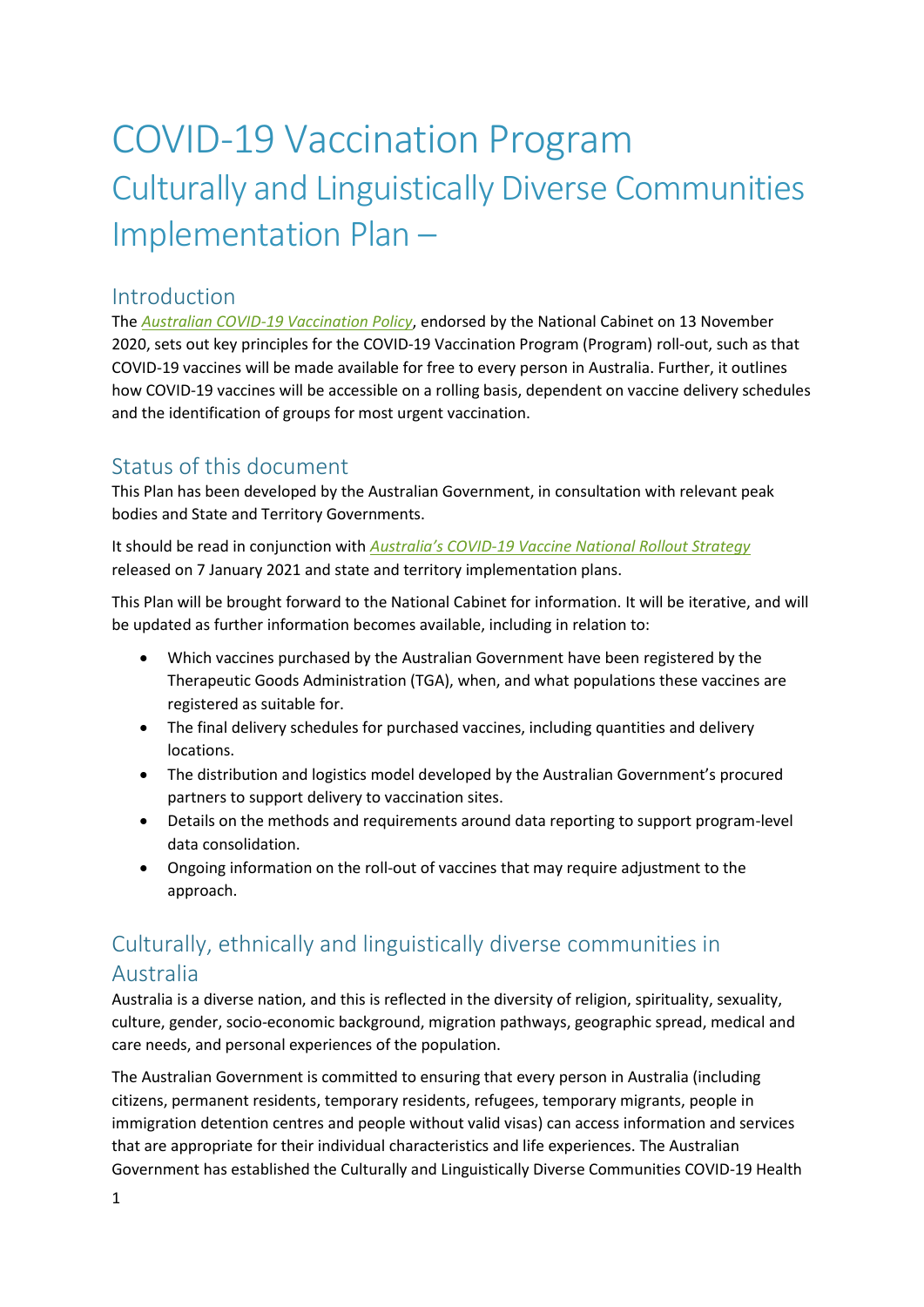Advisory Group to provide expert advice on the COVID-19 response, including on the delivery the COVID-19 Vaccination Program.

# Culturally, ethnically and linguistically diverse communities and the COVID-19 vaccination program

To be successful, high uptake of COVID-19 vaccination will be required across all people in Australia. Therefore, the COVID-19 Vaccination Program will need to meet the requirements of all individuals and communities, including those from culturally, ethnically and linguistically diversity communities in Australia. It is important to recognise that people from culturally, ethnically and linguistically diverse communities are a significant part of the health, aged care, childcare and disability workforce and will be among the first people in Australia to receive vaccinations. It is imperative that the COVID-19 Vaccination Program is designed and delivered in a manner which is accessible and culturally safe for those from culturally, ethnically and linguistically diverse backgrounds. This includes ensuring that communications are developed that draw on the expertise and knowledge of the culturally and linguistically diverse communities and that information and services are delivered in appropriate languages and formats and within appropriate facilities and locations.

Key considerations should include:

- Ensuring that the easy to read information on the vaccine and the National Booking System is available and distributed widely in multiple formats including audio, electronic and written, multiple digital channels and in a variety of community languages.
- Ensuring that there are channels available to culturally, ethnically and linguistically diverse communities to ask questions related to distributed information related to the vaccine and the National Booking System. Accessibility of the National Booking System and availability of appropriate supports for those unable to directly access the National Booking System. For example, the National Booking System should be electronic and available by telephone, accessible via mobile phone, not required to be linked to MyGov ensuring there are other entry points and should include appointment reminders in the preferred language.
- The need to work with community leaders and other community representatives to ensure vaccination delivery sites are situated in areas physically accessible and acceptable to culturally and linguistically diverse communities, and providing in-reach services where required.
- The need to organise administration of clinics to support culturally safe and appropriate practices, including provision of information in appropriate languages.
- Ensuring the vaccination workforce has capabilities in working with culturally and linguistically diverse people, encouraging workforce diversity, and ensuring that a professional interpreter workforce is embedded in clinical services, including for screening and obtaining informed consent.
- Ensuring that the vaccine is available at no cost to everyone in Australia including those who may not have Medicare eligibility.
- Recognition that people from culturally, ethnically and linguistically diverse backgrounds may also identify as Aboriginal and/or Torres Strait Islander, or live with disability, and therefore communications and services need to be both culturally appropriate, and disability appropriate.
- Considerations for vaccine communications and delivery should include the groups within the culturally, ethnically and linguistically diverse communities who are prioritised for early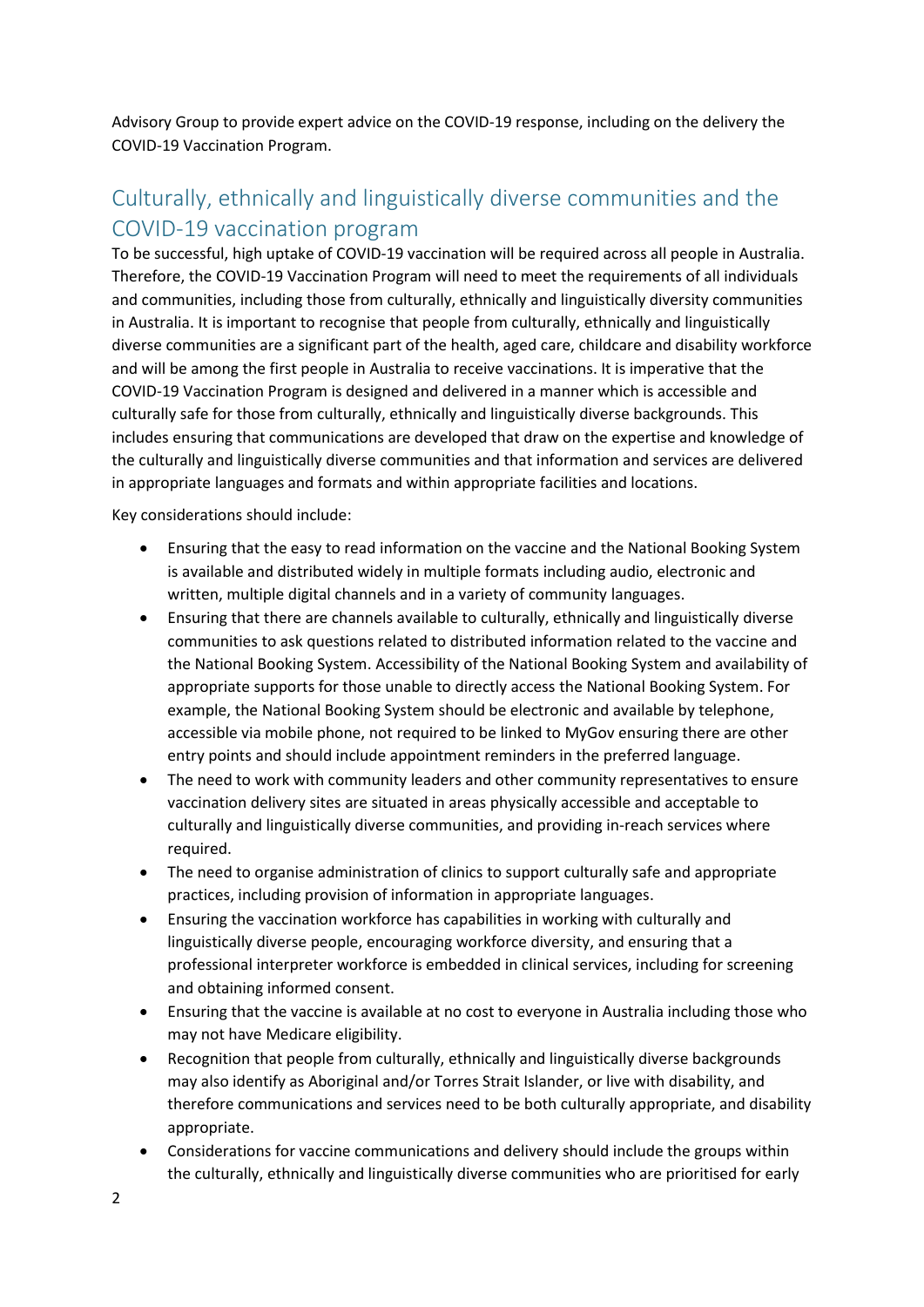vaccine delivery, including the elderly, those living with comorbidities, and people working in the aged care, disability and health sectors.

## Accessing vaccines

People from culturally, ethnically and linguistically diverse communities should be able to access culturally safe and accessible vaccine hubs or medical facilities to receive their COVID-19 vaccination. To enhance community trust and access, consideration will be given to embedding clinics within organisations which already serve culturally, ethnically and linguistically diverse communities.

Clinical governance and vaccination site management will be the responsibility of the vaccination provider. Providers will need to demonstrate that they are working with community organisations and leaders in their region to ensure that their clinic is operating in a culturally safe way. Having a diverse workforce, bilingual workers, and interpreters available at vaccine encounters and using these engagements to impart health information, ensure that people are aware of the requirement to receive a second dose of the vaccine and refer to further services where needed will be an important value add of any encounter.

# Summary of responsibilities for COVID-19 vaccination

The Australian Government will be responsible for leading the implementation of the COVID-19 Vaccination Program, in consultation with relevant peak bodies and state and territory governments.

Clear lines of responsibility are required to ensure that this complex process is well managed, and accountabilities are well understood at each stage of the process.

The following articulates the respective roles and responsibilities of all parties in relation to COVID-19 vaccination.

|                              | <b>Responsibilities</b>                                                                                |
|------------------------------|--------------------------------------------------------------------------------------------------------|
| <b>Australian Government</b> | select and procure COVID-19 vaccines<br>٠                                                              |
|                              | formally accept vaccines from suppliers and ensure they meet the<br>٠                                  |
|                              | required standards                                                                                     |
|                              | safely transport vaccine doses to storage and administration sites<br>$\bullet$                        |
|                              | within each state and territory, and between these sites and                                           |
|                              | vaccination locations where it determines necessary                                                    |
|                              | establish and manage a system to track and trace vaccine doses<br>٠                                    |
|                              | specify priority populations, drawing from advice from ATAGI<br>$\bullet$                              |
|                              | establish overarching principles for immunisation scheduling<br>٠                                      |
|                              | specify minimum training requirements for the immunisation<br>$\bullet$<br>workforce                   |
|                              | specify types of and minimum requirements for vaccination<br>$\bullet$<br>locations                    |
|                              | establish clinical governance requirements<br>$\bullet$                                                |
|                              | develop and deliver a national communications campaign,<br>٠                                           |
|                              | including materials about the vaccination program for culturally,                                      |
|                              | ethnically and linguistically diverse communities                                                      |
|                              | set data collection and reporting requirements, including adverse<br>٠<br>event monitoring via the TGA |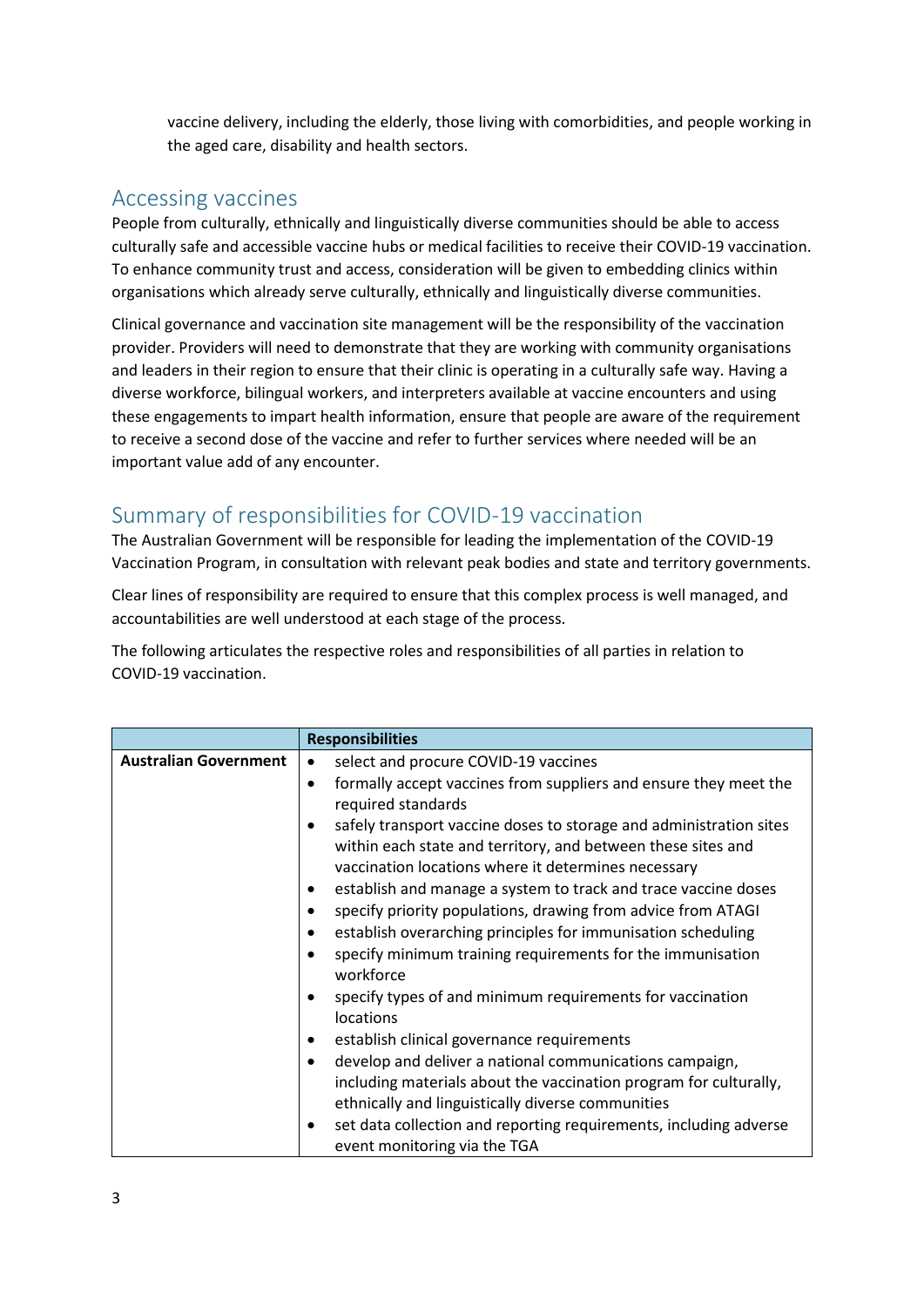|                              | further strengthen the capabilities of the current national active<br>$\bullet$<br>safety surveillance system, known as AusVaxSafety<br>establish and maintain a National Booking System that is available<br>$\bullet$<br>to all people, including those without access to MyGov and those<br>without Medicare eligibility<br>continue to support and receive advice from the Culturally and<br>$\bullet$<br>Linguistically Diverse Communities Covid-19 Health Advisory<br>Group.                                                                                                                                                                                                                                                                                                                                                                                                                                                                                                                                                                                                                                                                                                                                                                                                                                                                                    |
|------------------------------|------------------------------------------------------------------------------------------------------------------------------------------------------------------------------------------------------------------------------------------------------------------------------------------------------------------------------------------------------------------------------------------------------------------------------------------------------------------------------------------------------------------------------------------------------------------------------------------------------------------------------------------------------------------------------------------------------------------------------------------------------------------------------------------------------------------------------------------------------------------------------------------------------------------------------------------------------------------------------------------------------------------------------------------------------------------------------------------------------------------------------------------------------------------------------------------------------------------------------------------------------------------------------------------------------------------------------------------------------------------------|
| <b>Vaccination providers</b> | provide support for all aspects of administration (principally<br>$\bullet$<br>including workforce management, eligibility checking, scheduling<br>of appointments to manage supply and demand, reporting,<br>refrigerated storage capacity and management, physical security,<br>and follow-up for second dose)<br>meet accreditation standards as per their relative health<br>$\bullet$<br>professional qualification and registrations and ensure they meet<br>Commonwealth, state and territory legislative requirements to<br>provide authorised immunisers to the deployed location<br>provide vaccination to consumers in a culturally appropriate and<br>٠<br>safe way<br>manage and comply with cold-chain management requirements as<br>٠<br>per the National Vaccine Storage Guidelines 'Strive for 5' and other<br>requirements specified by the Commonwealth<br>record all vaccinations in the Australian Immunisation Register and<br>$\bullet$<br>provide the option for individuals to have a separate vaccination<br>record<br>ensure the confidentiality and integrity of any systems or data<br>$\bullet$<br>through conformance with Australian Government IT Security<br>Standards as published by the Australian Cyber Security Centre,<br>including but not limited to the <b>Australian Government Information</b><br><b>Security Manual.</b> |

# Workforce and training requirements

People administering vaccinations should be trained to work with people from culturally, ethnically and linguistically diverse communities to ensure that services are delivered in a culturally appropriate and safe way, with the assistance of interpreters where needed.

## **Training**

The immunisation workforce identified as delivering COVID-19 vaccination, including clerical staff where appropriate, will be required to have undertaken the relevant training, including:

- 1. General requirements for any authorised immuniser in their jurisdiction, including at a minimum completion of a training course that meets the requirements of the [National](https://www.health.gov.au/sites/default/files/nat-immun-education-framework-health-profess.pdf)  [Immunisation Education Framework for Health Professionals.](https://www.health.gov.au/sites/default/files/nat-immun-education-framework-health-profess.pdf)
- 2. Training on the use of multi-dose vials, infection control, wastage, and adverse event reporting – to be identified by the Australian Government in cooperation with ATAGI and other identified organisations such as Health Education Services Australia.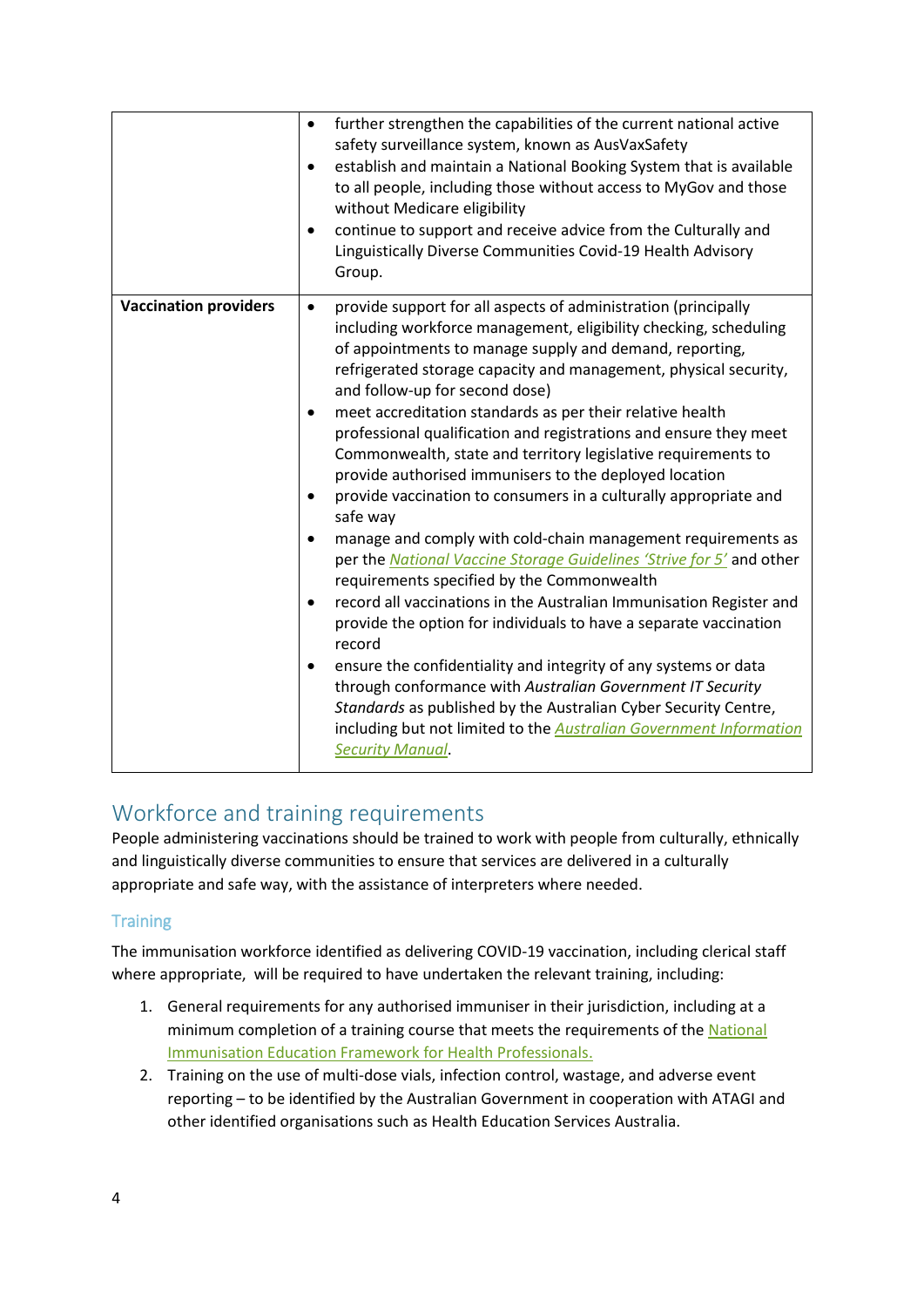- 3. Specific training on each vaccine, including cold storage and handling requirements to be identified and provided by the Australian Government in cooperation with vaccine developers and manufacturers.
- 4. Training on reporting requirements, including appropriate systems and processes and use of the Australian Immunisation Register (AIR) – to be identified and provided by the Australian Government.
- 5. Training on working with interpreters, and inclusion of language services and bicultural workers into program delivery where relevant.
- 6. Training on working with people with cognitive impairment, including ensuring consent has been appropriately given on behalf of aged care recipients who are unable to consent themselves.

## Training accessibility for administrators delivering vaccines to culturally, ethnically and linguistically diverse communities

The training outlined above needs to be accessible for individuals from culturally, ethnically and linguistically diverse backgrounds, and needs to include training on cultural safety for culturally and linguistically diverse groups.

# Monitoring stock, minimising wastage and reporting on uptake

## National Booking System for COVID-19 Vaccination Program

The Australian Government will procure and establish a nationally consistent booking system to facilitate participation in the COVID-19 Vaccination Program. All identified vaccination locations must participate and utilise this system for facilitating access to vaccination.

The National Booking System will reflect the needs of culturally, ethnically and linguistically diverse populations. This includes ensuring that booking information is available in languages other than English (including any reminders for bookings) and that different modes of booking are available for those who are unable to access the internet.

## Mechanisms to facilitate proof of COVID-19 vaccination

All providers participating in the COVID-19 Vaccination Program will be required to enter patient records for all COVID-19 vaccinations administered at any location in to the AIR. Information will be provided to culturally, ethnically and linguistically diverse recipients that includes how to access their vaccine status. This information will be accurate and clear and accessible in all main languages.

All those who are administered a COVID-19 vaccine through the COVID-19 Vaccination Program will be able to access proof of this vaccination through at least one of three options:

- My Health Record
- Immunisation History Statement (accessed through the Medicare app or online)
- Certificate printed in hard copy at the time of vaccination, followed by an electronic copy record via email.

# Coordinating of safety monitoring and surveillance of adverse events

The Australian Government will require appropriate safety signalling and adverse events monitoring and scenario planning to be in place as COVID-19 vaccination is implemented.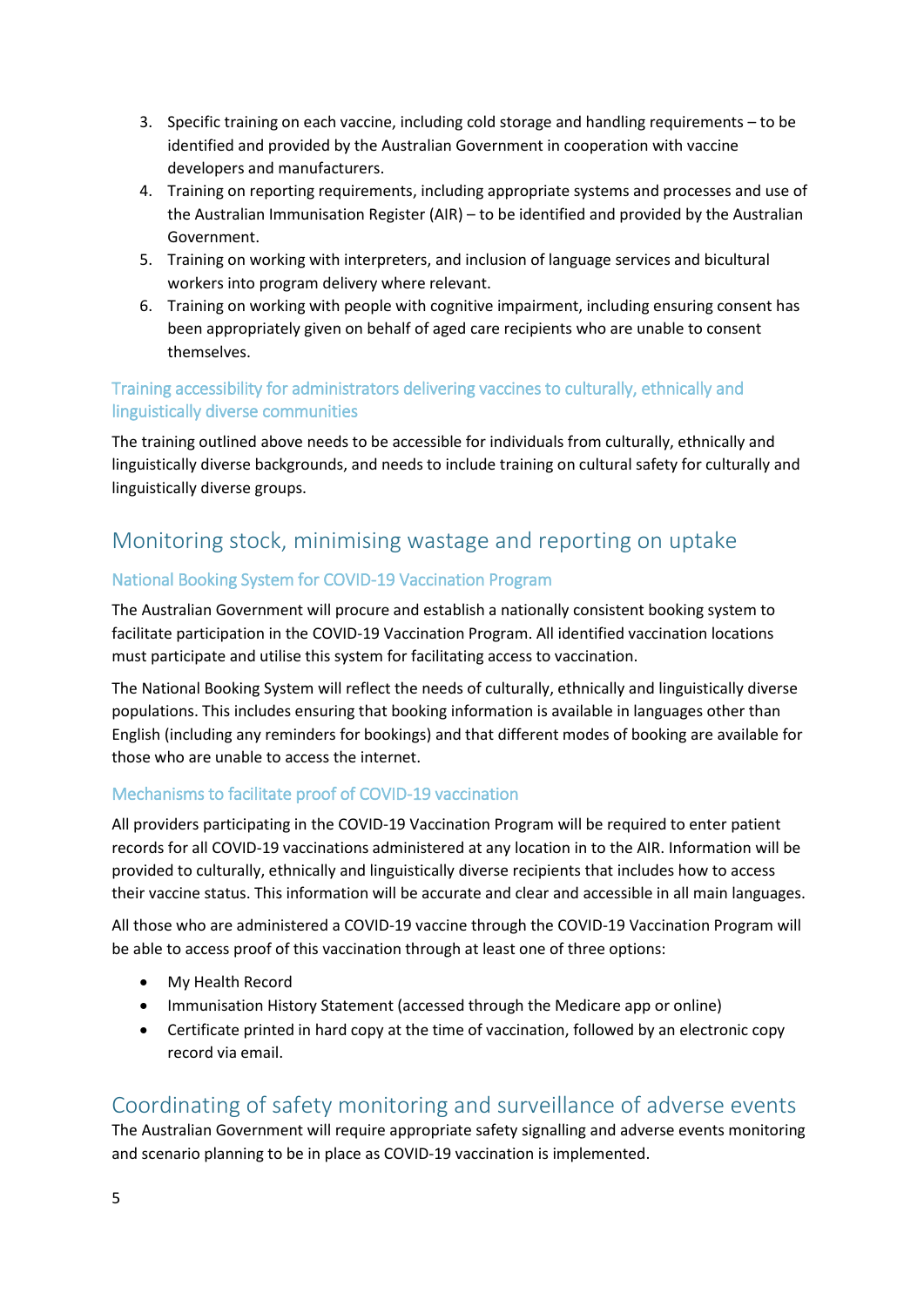As Australia's regulator of medicines, vaccines, medical devices and all other therapeutic products, the Therapeutic Goods Administration (TGA) has rigorous safety standards. These well-established processes will be crucial in ensuring that any COVID-19 vaccine used in Australia is safe and effective.

The TGA already undertakes a range of safety monitoring activities for all medicines and vaccines supplied in Australia. These robust procedures, collectively known as pharmacovigilance, enable us to quickly detect, investigate and respond to any potential safety issues when they arise.

While the Australian Government is making every effort to expedite the availability of one or more vaccines to protect against COVID-19, these standards will not be compromised. Rather, the TGA is strengthening the normal surveillance processes for collecting and analysing reports of adverse events relating to these products.

The Australian Government is working to expand and enhance the national, active safety surveillance system known as AusVaxSafety. This includes investigating opportunities to identify adverse events following vaccination if they occur in individuals belonging to culturally, ethnically and linguistically diverse groups through the use of demographic information. This will enable safety signals specific to these demographic groups to be flagged for further analysis.

The key considerations for culturally, ethnically and linguistically diverse populations in relation to safety monitoring and surveillance of adverse events include:

- providing accessible information about how the safety of COVID-19 vaccines is monitored and what people should do if they think they may be experiencing an adverse event following immunisation (AEFI)
- encouraging all health professionals and consumers to report suspected AEFI with COVID-19 vaccines
- facilitating the reporting of AEFI with COVID-19 vaccines through the use of translated materials, accessible reporting mechanisms and interpreting services where required.

## Communication

A national communication strategy will be developed by the Australian Government, in consultation with culturally, ethnically and linguistically diverse communities. It will focus on the strategic communication approach for the development and deployment of public information for a COVID-19 Vaccination Program. This strategy will be supported by a communication action plan for culturally, ethnically and linguistically diverse populations.

The Culturally and Linguistically Diverse Communities COVID-19 Health Advisory Group has stated that an effective communication plan will include the following elements:

## **Supporting service delivery**

- Clear messaging that the COVID-19 Vaccination Program is inclusive and directed to all people in Australia.
- An interpreter workforce must be part of clinical service delivery, including screening and testing.
- Culturally and language appropriate resources (audio, electronic and written) should be available to assist primary health services to connect with communities, avoiding delays in disseminating translated materials.
- A trained bilingual health educator workforce must be deployed to engage communities and distribute culturally appropriate information about the vaccine.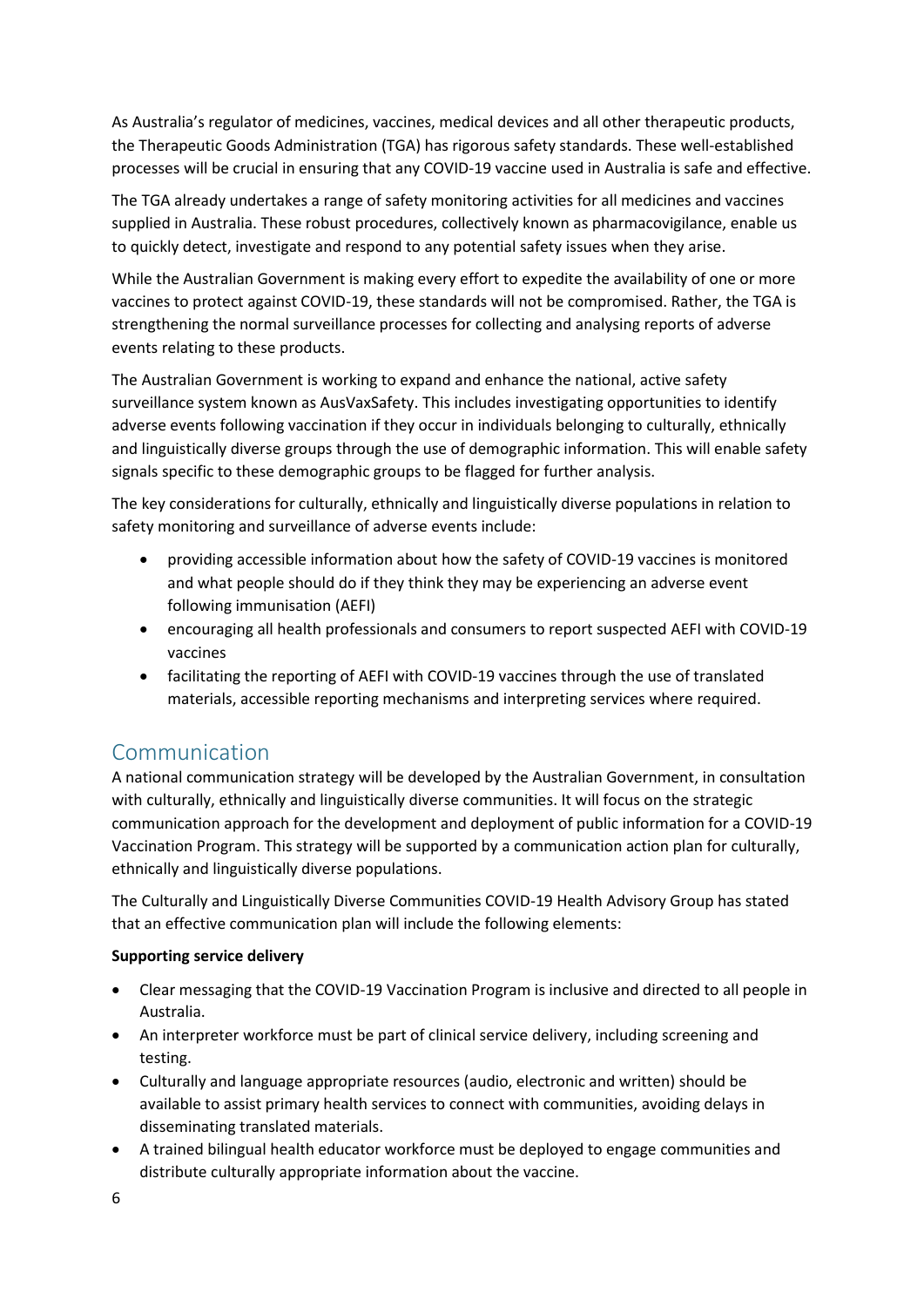• The allied health service system and the mental health system should have access to language services to support culturally, ethnically and linguistically diverse communities to access these elements of the COVID-19 response.

#### **Supporting communities**

- Community leaders and young people, and multicultural community organisations are a gateway into culturally, ethnically and linguistically diverse communities, are a voice for their community and can advise governments and services on their community's needs.
- Communication, messaging and information channels should be tested with communities and community members paid to provide feedback.

#### **Clear, tailored messaging**

- Behavioural messaging focused on 'why' and Australia's inclusive approach to COVID-19 vaccination will build community confidence. This requires simple and clear messaging in written, electronic and audio formats that is tailored for specific cohorts, and focuses on core issues, including that vaccines are safe and they prevent diseases.
- Determine the specific language groups to be targeted in the first phase of the vaccine communications.

These elements will be taken into account in the communications strategy to be developed by the Department of Health. In addition, the Department of Health has engaged the services of a culturally, ethnically and linguistically diverse specialised public relations agency to develop a comprehensive public relations strategy to communicate with culturally, ethnically and linguistically diverse populations.

The strategy will recognise that communication for culturally, ethnically and linguistically diverse populations must be tailored, and consider the different needs of these populations, and cohorts within these, including:

- the wide range of culturally, ethnically and linguistically diverse communities in Australia with different communication needs and preferences
- one in five people in Australia speak a language other than English
- culturally, ethnically and linguistically diverse audiences may be difficult to reach and may not have the same access to mainstream health information
- utilising a diversity of channels acknowledges the diverse platforms, and preferences amongst cohorts, and is an important strategy for broader reach
- culturally, ethnically and linguistically diverse audiences may not know about the Translating Interpreting Services communication line.

The communication action plan will identify key vulnerable populations and key sensitivities among culturally, ethnically and linguistically diverse communities.

Communications will aim to:

- create understanding about the approval processes and safety of COVID-19 vaccines
- create confidence and trust in the vaccine approval and safety monitoring processes
- encourage culturally, ethnically and linguistically diverse communities to get vaccinated once a vaccine is available
- encourage culturally, ethnically and linguistically diverse communities to report suspected AEFI with COVID-19 vaccines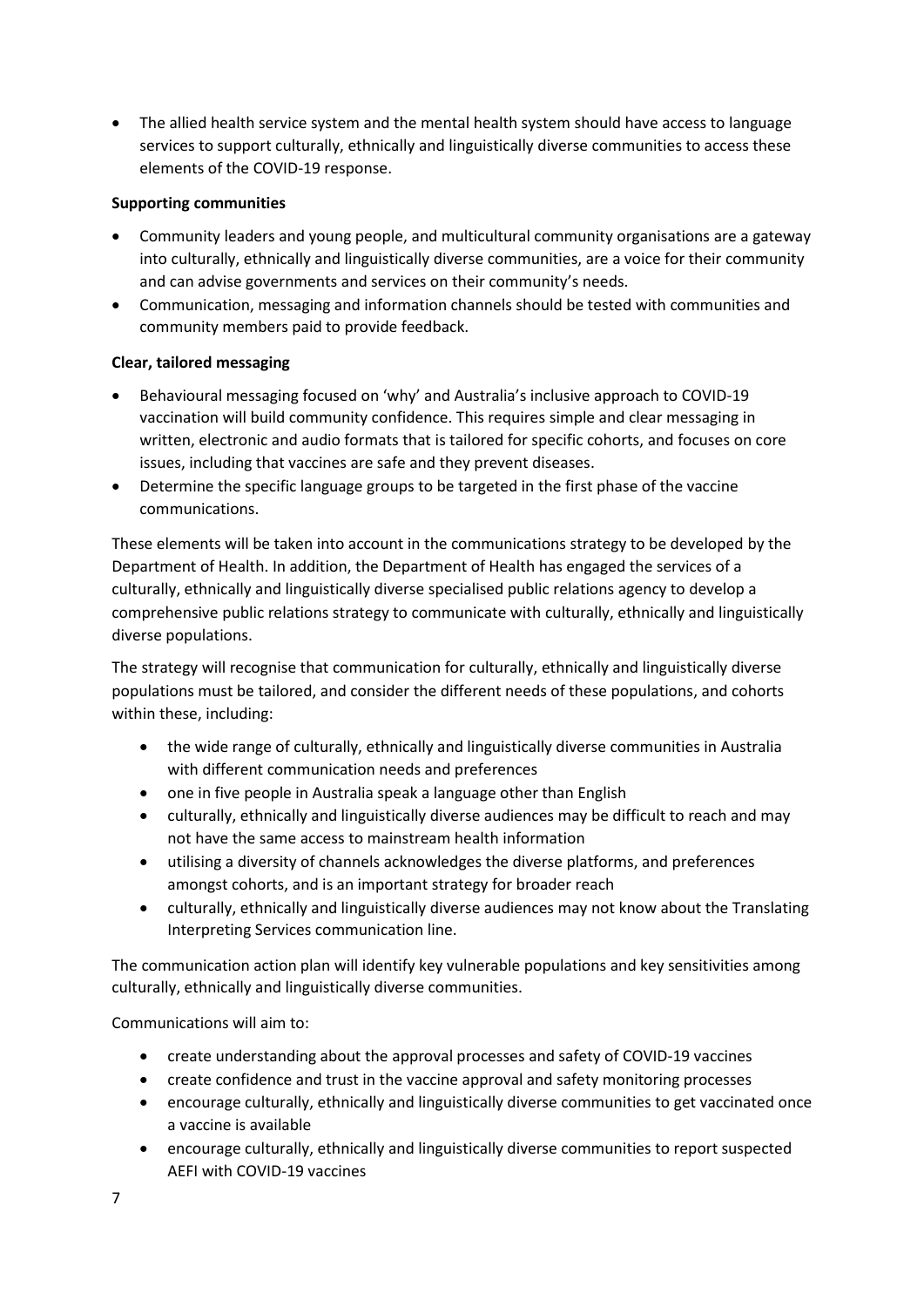- address safety concerns within specific cultural groups if they arise to maintain confidence in the vaccination program
- explain the vaccination program as it evolves.

The overall communication for the vaccine will be delivered in the following phases:

- Phase one (pre-approval phase)
- Phase two (priority groups roll-out)
- Phase three (general public)

## *Key messages for phase one include*:

- A COVID-19 vaccine is the best way to protect the community.
- The Australian Government is working to access and deliver safe and effective COVID-19 vaccines for everyone in Australia.
- Before a COVID-19 vaccine is approved for use in Australia it must pass the Therapeutic Goods Administration's (TGA) rigorous assessment and approval processes to ensure it is effective and safe for use.
- The TGA has rigorous safety standards and monitors the safety of all vaccines once they are supplied in Australia. We have robust procedures to quickly detect, investigate and respond to any potential safety issues if they arise.
- COVID-19 vaccines will be made available for free to everyone in Australia.
- The COVID-19 vaccine will be voluntary.
- Visit [www.health.gov.au/covid-19-vaccines](http://www.health.gov.au/covid-19-vaccines) to stay up-to-date with the latest, reputable information and to opt-in to the COVID-19 vaccines update.
- Call the Coronavirus Helpline on 1800 020 080 or the translating and interpreting service on 131 450.

## *Key messages for phase two:*

- A vaccine, or vaccines, are now available to the identified priority groups.
- Information on how the vaccine will be rolled out, including on the dosage requirements.
- Continued messaging around the safety and efficacy of the approved vaccine and the TGA post-registration monitoring process, including information about the regulatory actions undertaken by the TGA in response to any specific safety issues if they arise.
- Encourage health professionals and consumers to report suspected AEFI and provide information about how to report.

## *Key messages for phase three:*

- As more doses are made available, roll-out will begin to the general public.
- Information on the dosage requirements, and where people can go to be vaccinated.
- Continued messaging around the safety and efficacy of the approved vaccine and the TGA post-registration monitoring process to encourage uptake.
- Encourage health professionals and consumers to report suspected AEFI and provide information about how to report.
- Provide information about the regulatory actions undertaken by the TGA in response to specific safety issues if they arise

These messages are/will be adapted and refined for culturally, ethnically and linguistically diverse audiences, taking into account not only cultural and language differences, but also those due to gender, age, sexuality, religion, socio-economic background, geographic spread, medical and care needs. Further refinement will occur once a vaccine/vaccines has/have been approved and details can be determined for priority groups and roll-out.